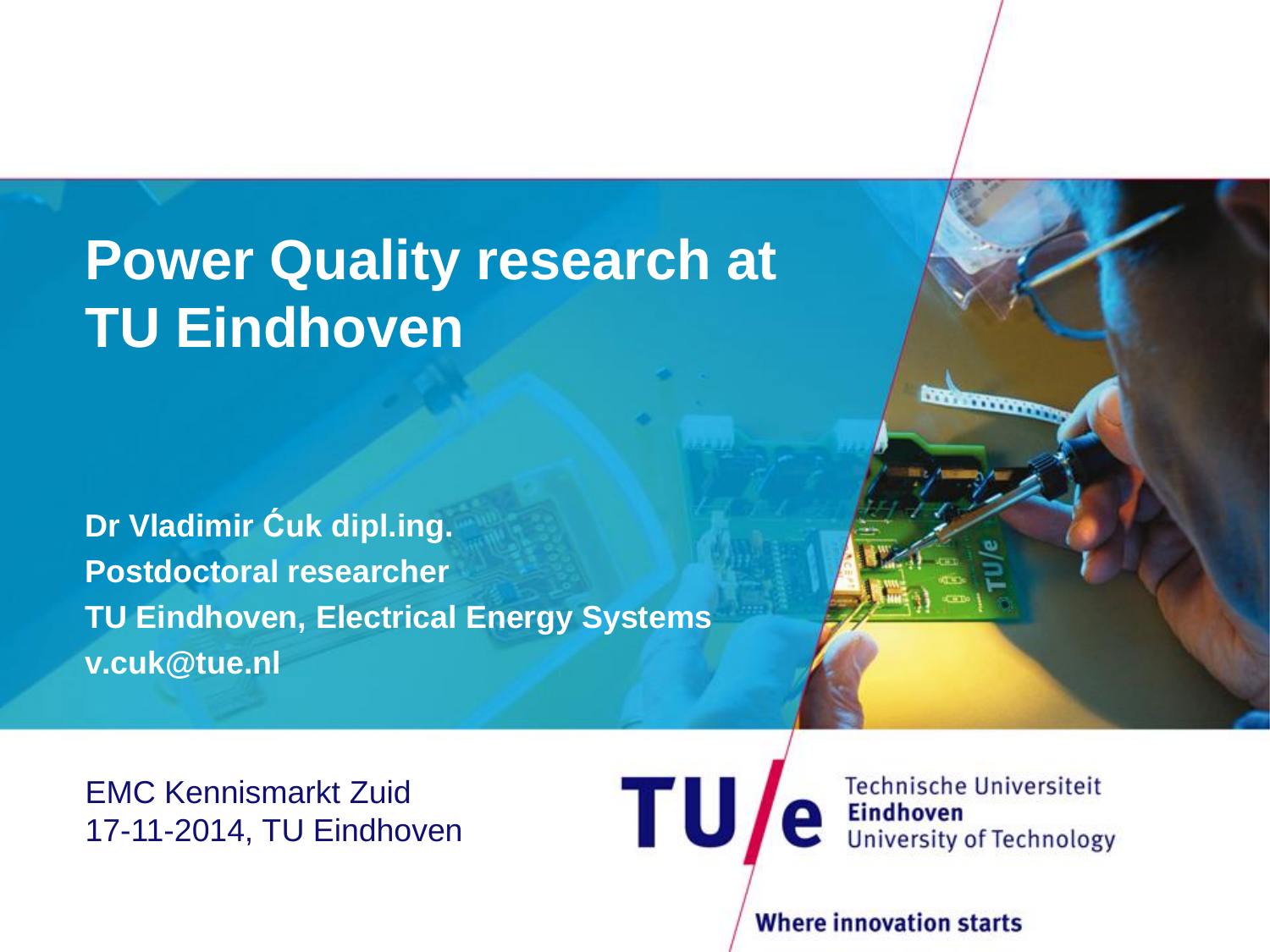# **Electrical Energy Systems group**

#### • **Mission:**

• **Generation of knowledge to support the supply and efficient use of electrical energy**

#### • **Organisation:**

- **Intelligent networks (Smart Grids, Power Quality)**
- **Pulsed Power technology (e.g. efficient recycling)**
- **Disturbance free design (EMC)**

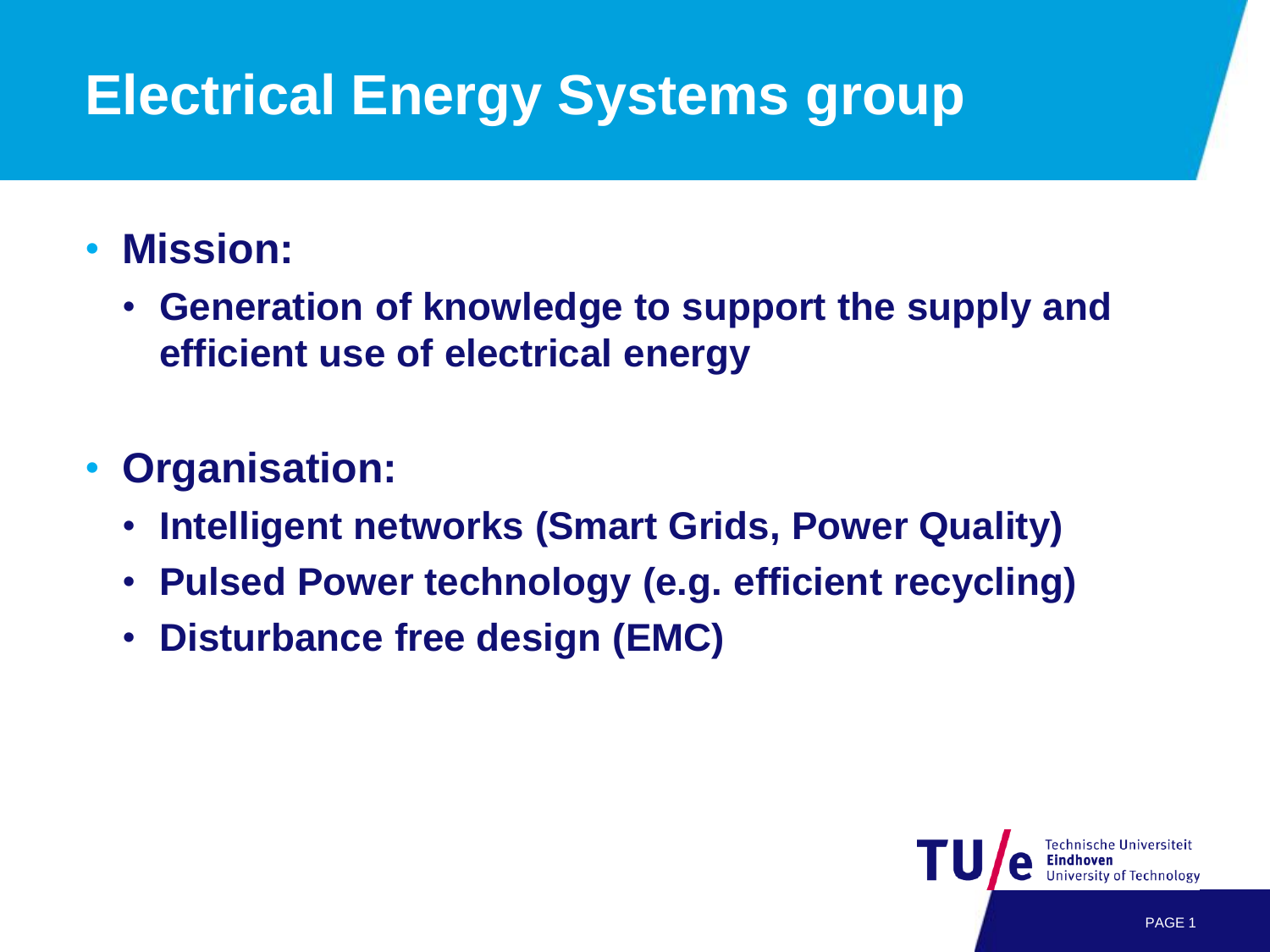# **PQ - Main research topics**

- **PQ monitoring (metrology, surveys, locations)**
- **Assessment techniques (impact analysis, simulations)**
- **Equipment immunity and emission (lab experiments)**
- **Standardisation (supply limits, immunity, emission, responsibility sharing)**

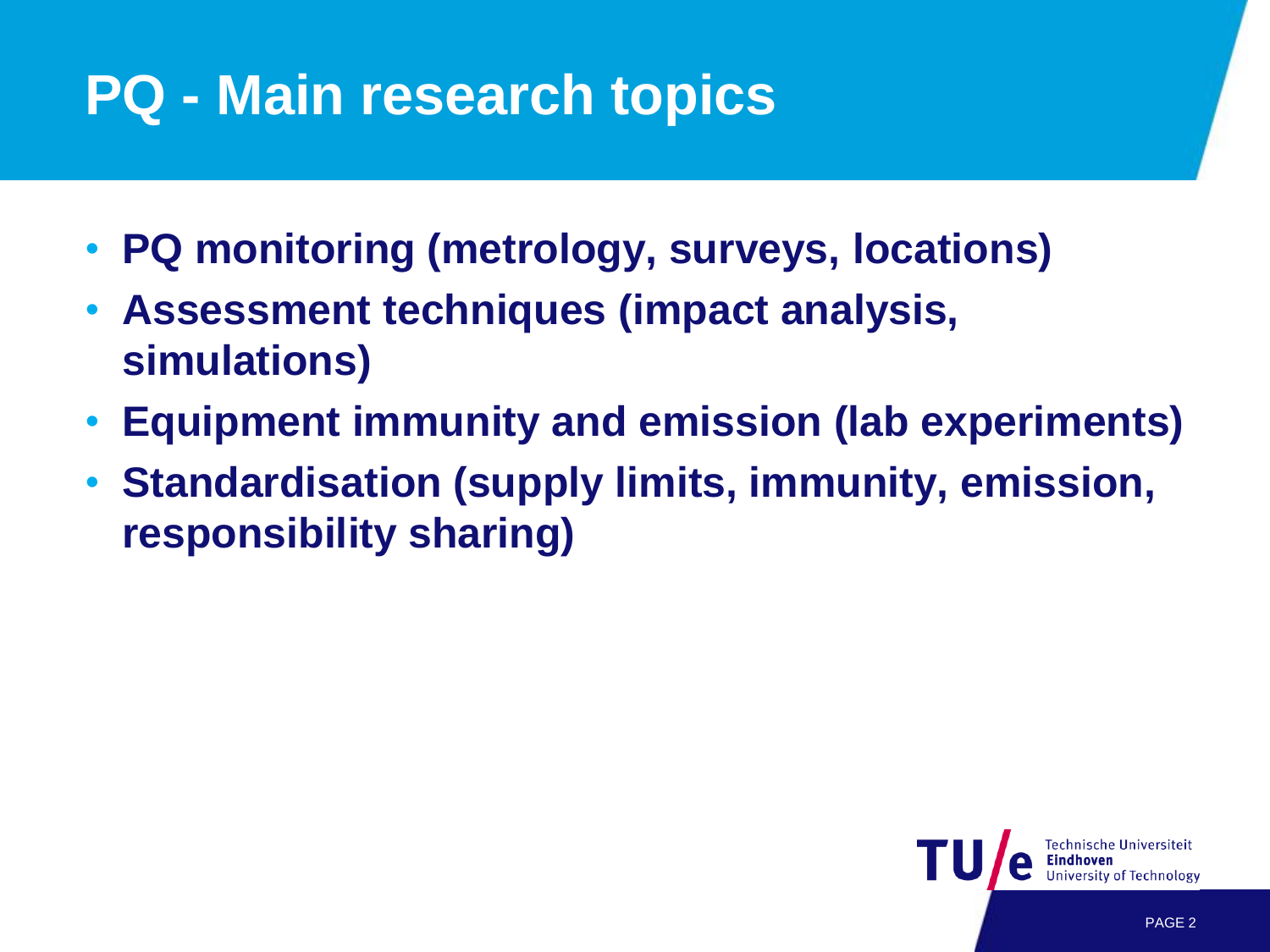## **Systems of interest**

- **Transmission systems**
- **Distribution system**
- **Industrial installations**
- **Grid connected / island networks**
- **Device level**

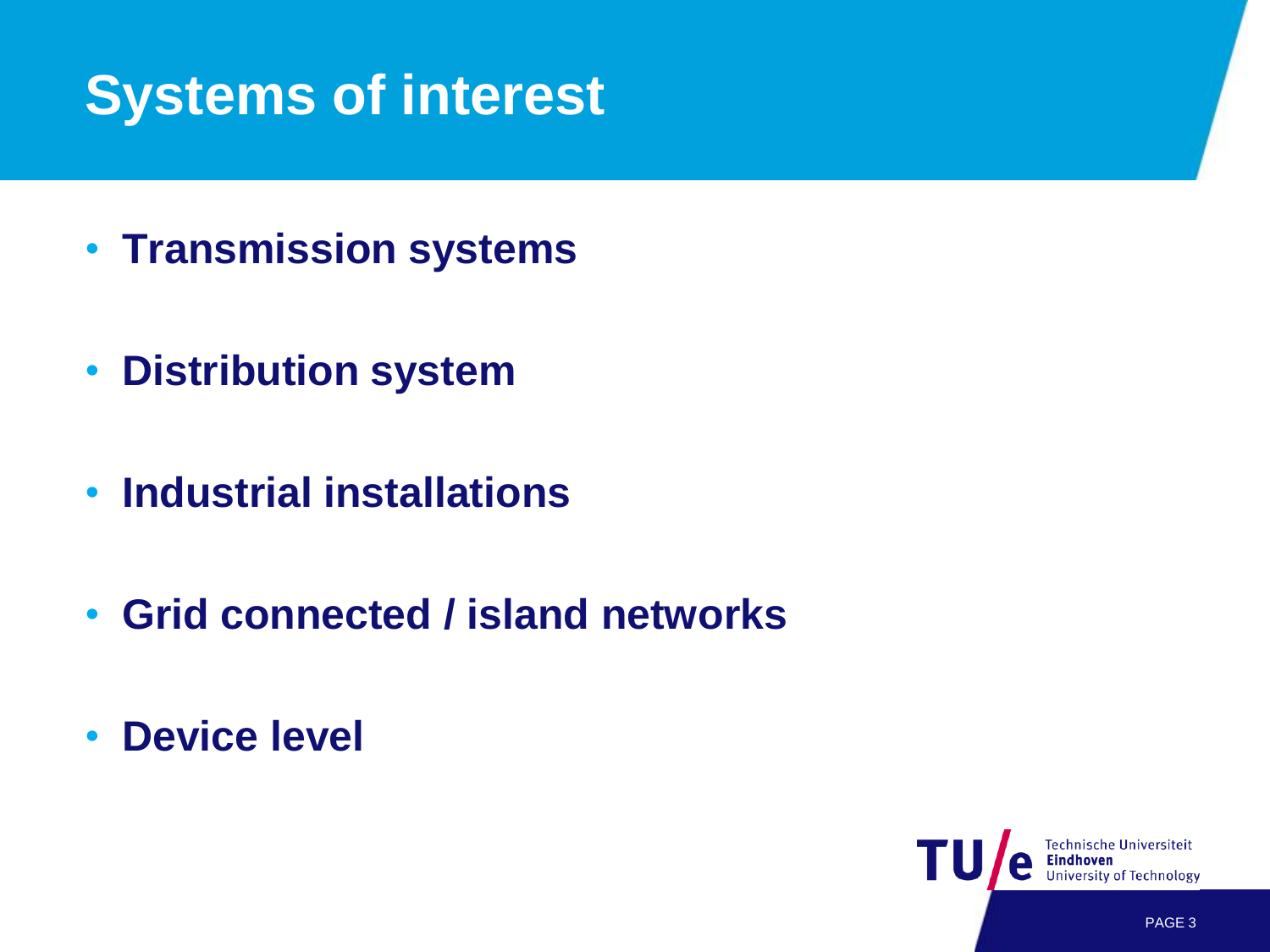### **People**

- **Prof.dr.ir. J.F.G. (Sjef) Cobben (2 days/week TU/e, Alliander), head of the PQ sub-group**
- **Dr V. Ćuk, postdoctoral researcher**
- **+1 postodcoral researcher from January**
- **Yu Xiang, PhD student**
	- **Project for Alliander, state-estimation in distribution networks, probabilistic methods**
- **Leake Weldemariam, PhD student Project for the national regulator, regulation of PQ focused on voltage dips**
- **Gu Ye, PhD student Internal project, metrology of PQ and propagation**
- **Eloy Maxam Martinez, PQ Lab manager**
- **Yearly ~ 10 MSc students**

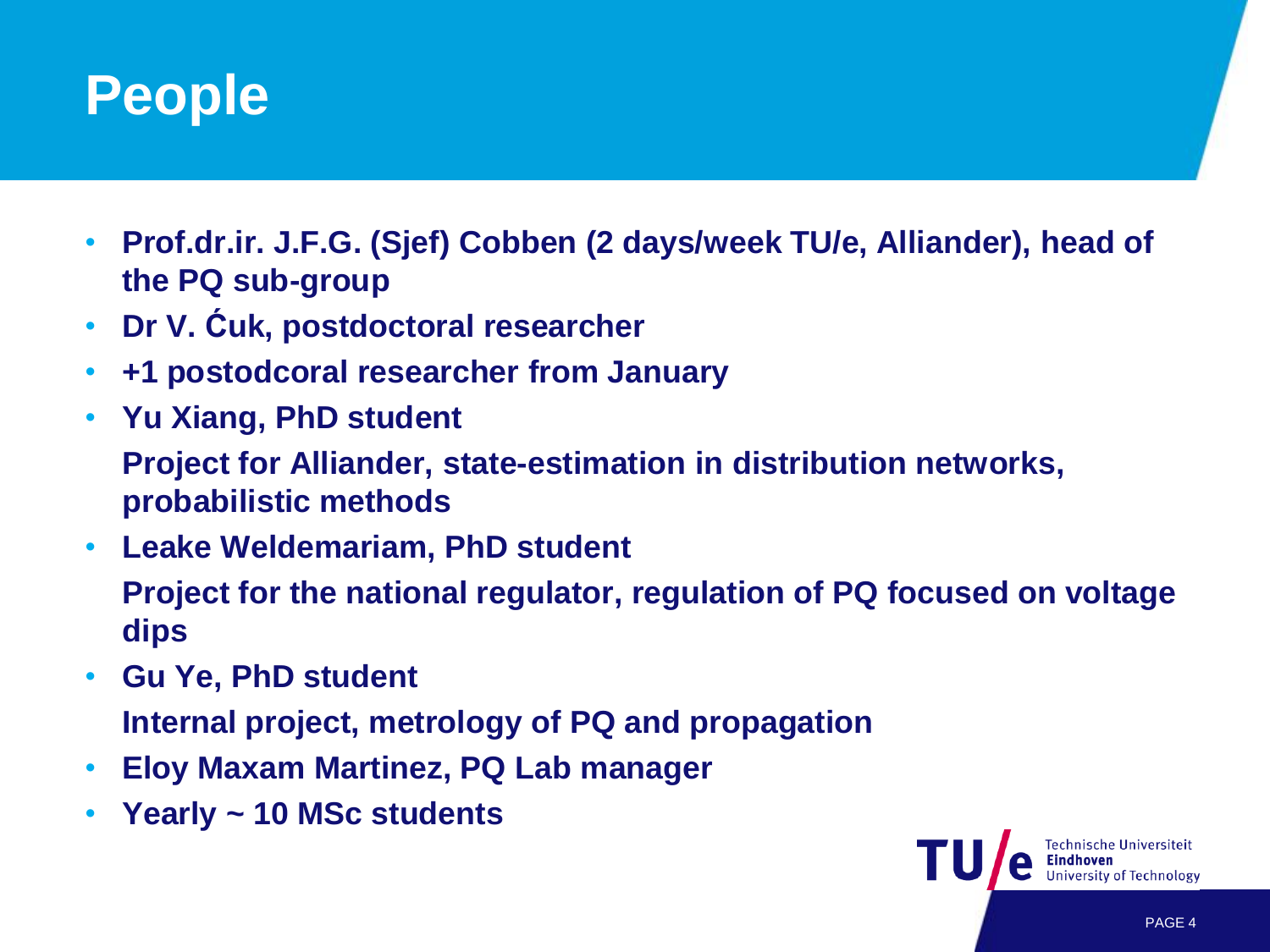### **Power Quality / Smart Grids laboratory**



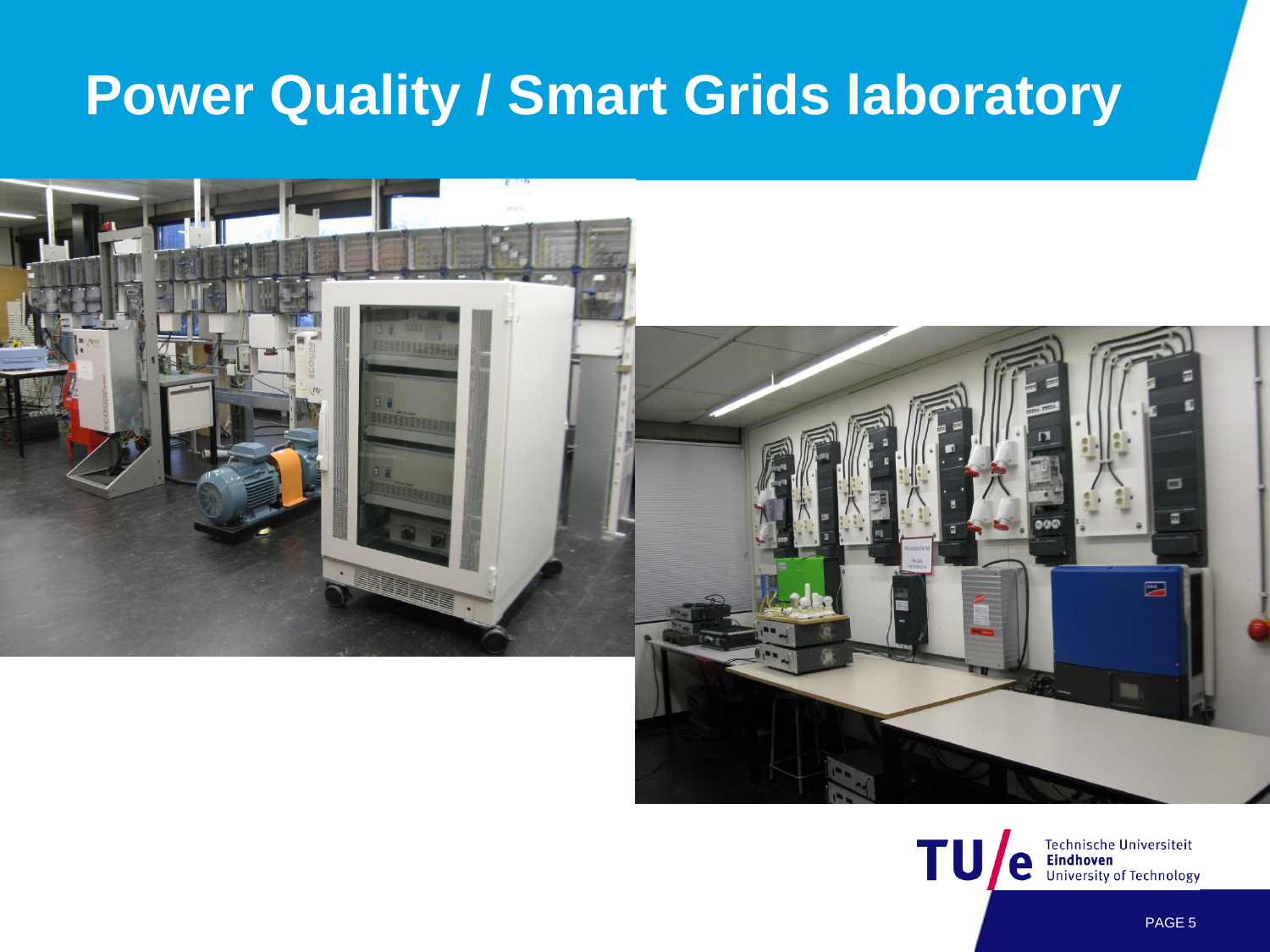# **Cooperation with the industry**

• **Research projects with the industry** 

**e.g. project of Yu Xiang for Alliander, Leake Weldemariam for the regulator, joint research projects with VSL – propagation of PQ phenomena, impact of special projects of Tennet, etc.**

• **Master/traineeship projects with the industry (Alliander, Enexis, Tennet, Hyteps, KWx, Metrum, Fluke, …)**

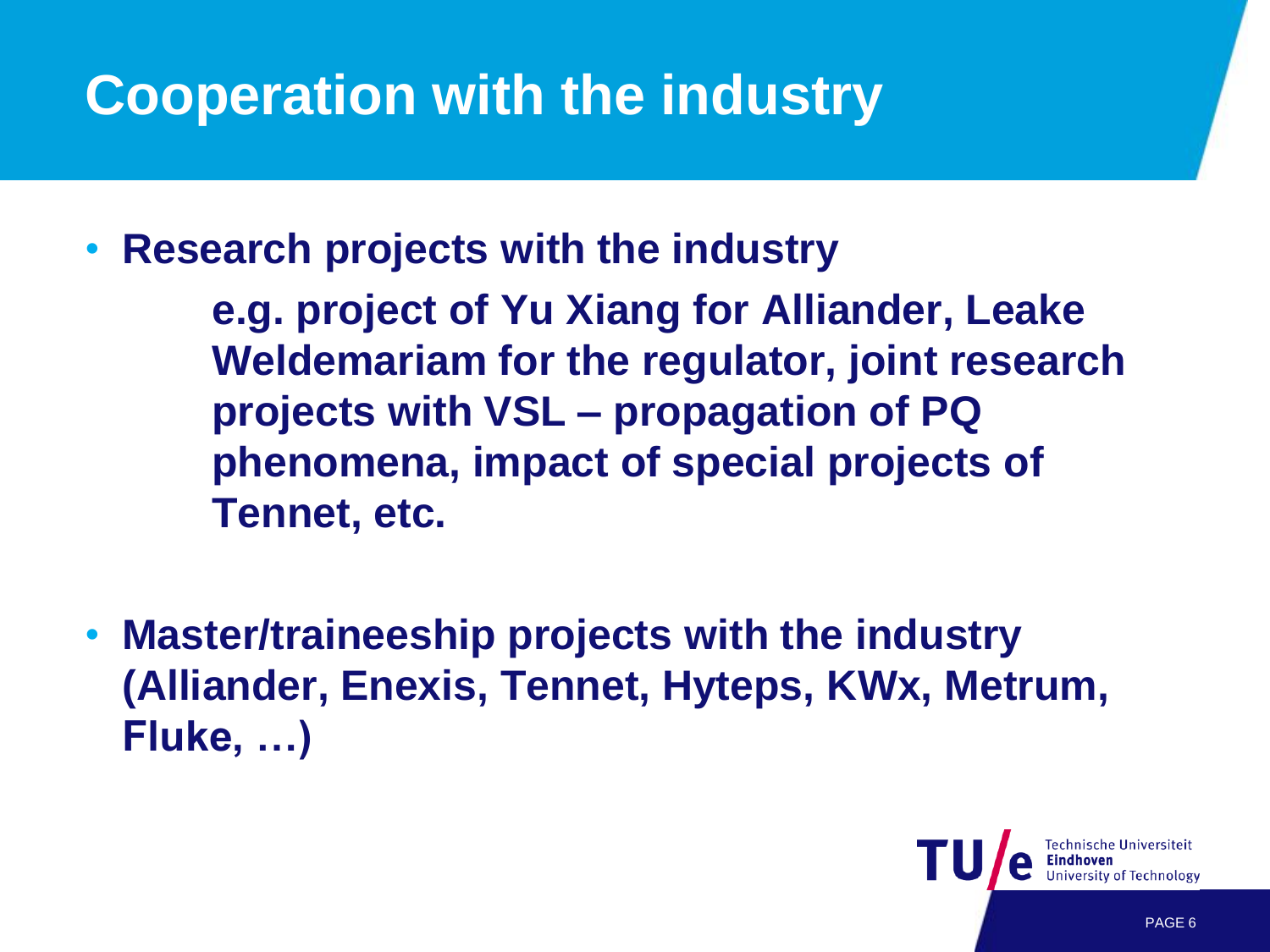## **Propagation of PQ phenomena**

- **In cooperation with VSL, Alliander**
- **Using simulations and many monitoring points**
- **MV and LV levels, network of Zaltbommel**



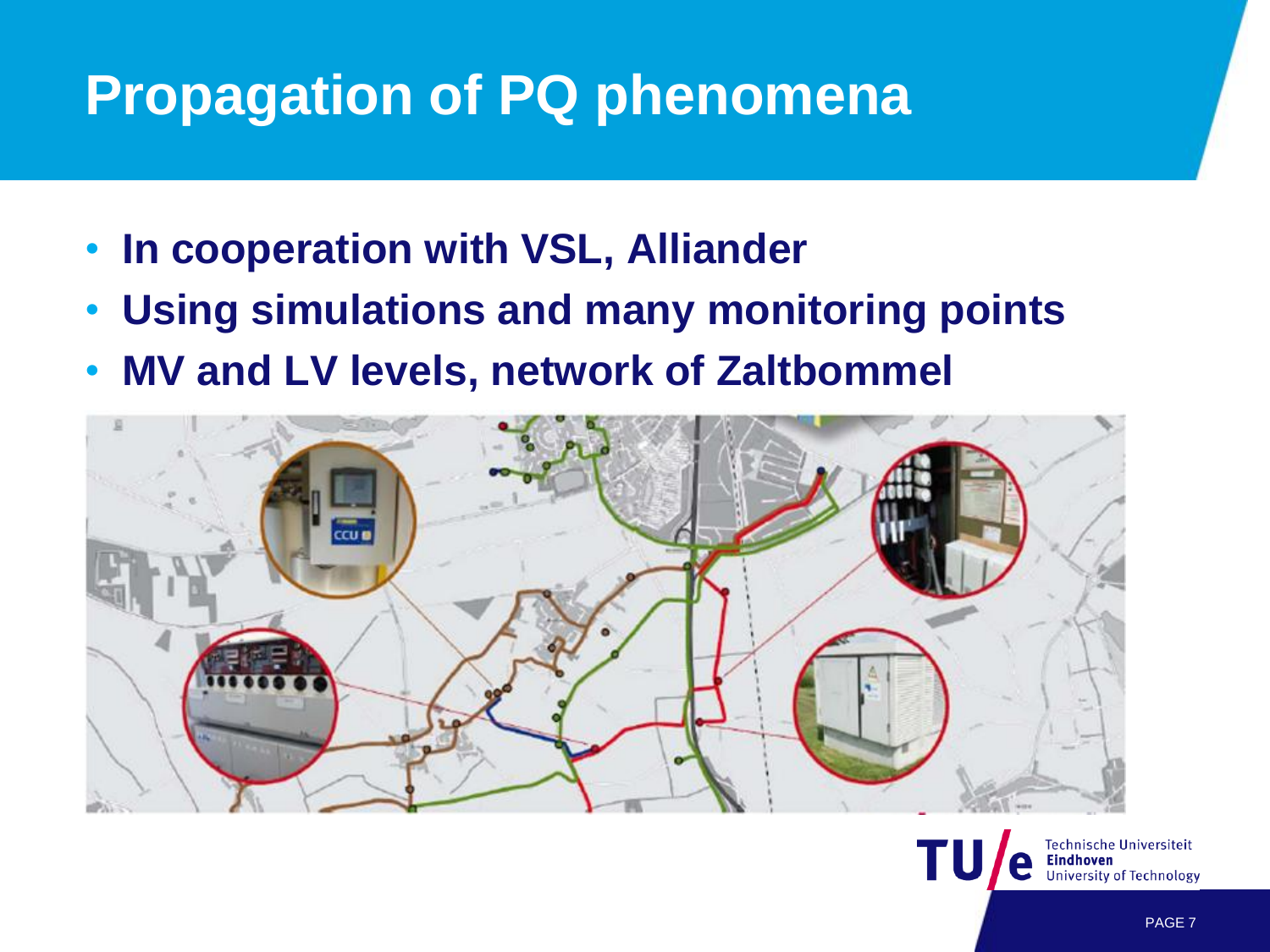## **Regulation of voltage dips**

• **PhD project of Leake Weldemariam, [l.e.weldemariam@tue.nl](mailto:l.e.weldemariam@tue.nl)**

80

- **Limits for suppliers/equipment?**
- **Analysing: monitoring approach, network performance, impact on equipment and mitigation**

■Total Mean Maximum

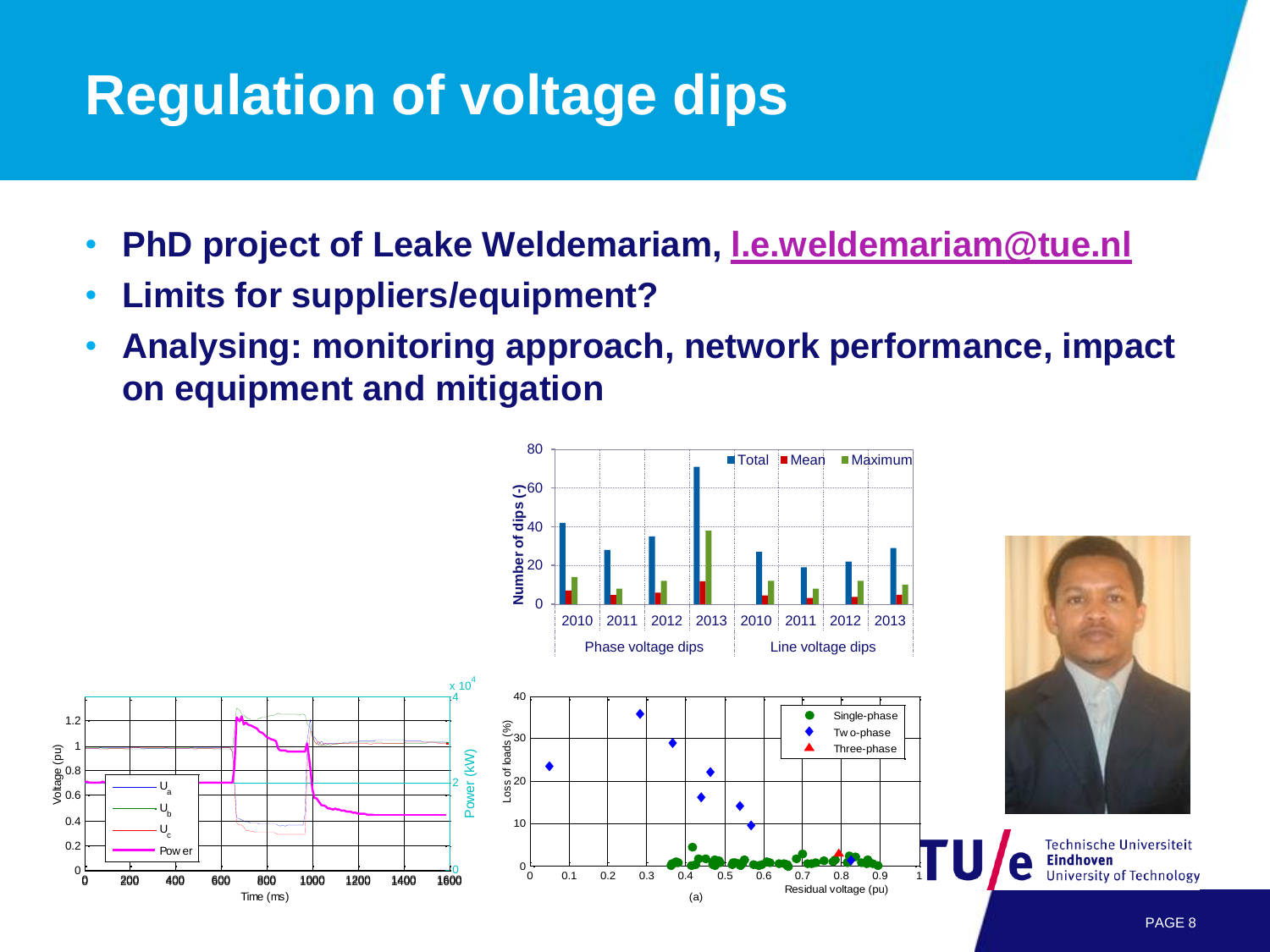## **Metrology of PQ**

- **PhD project of Gu Ye, [g.ye@tue.nl](mailto:g.ye@tue.nl)**
- **Analysing: methods to quantify PQ (up to 150 kHz) and propagation through the network**







Technische Universiteit **Eindhoven University of Technology**